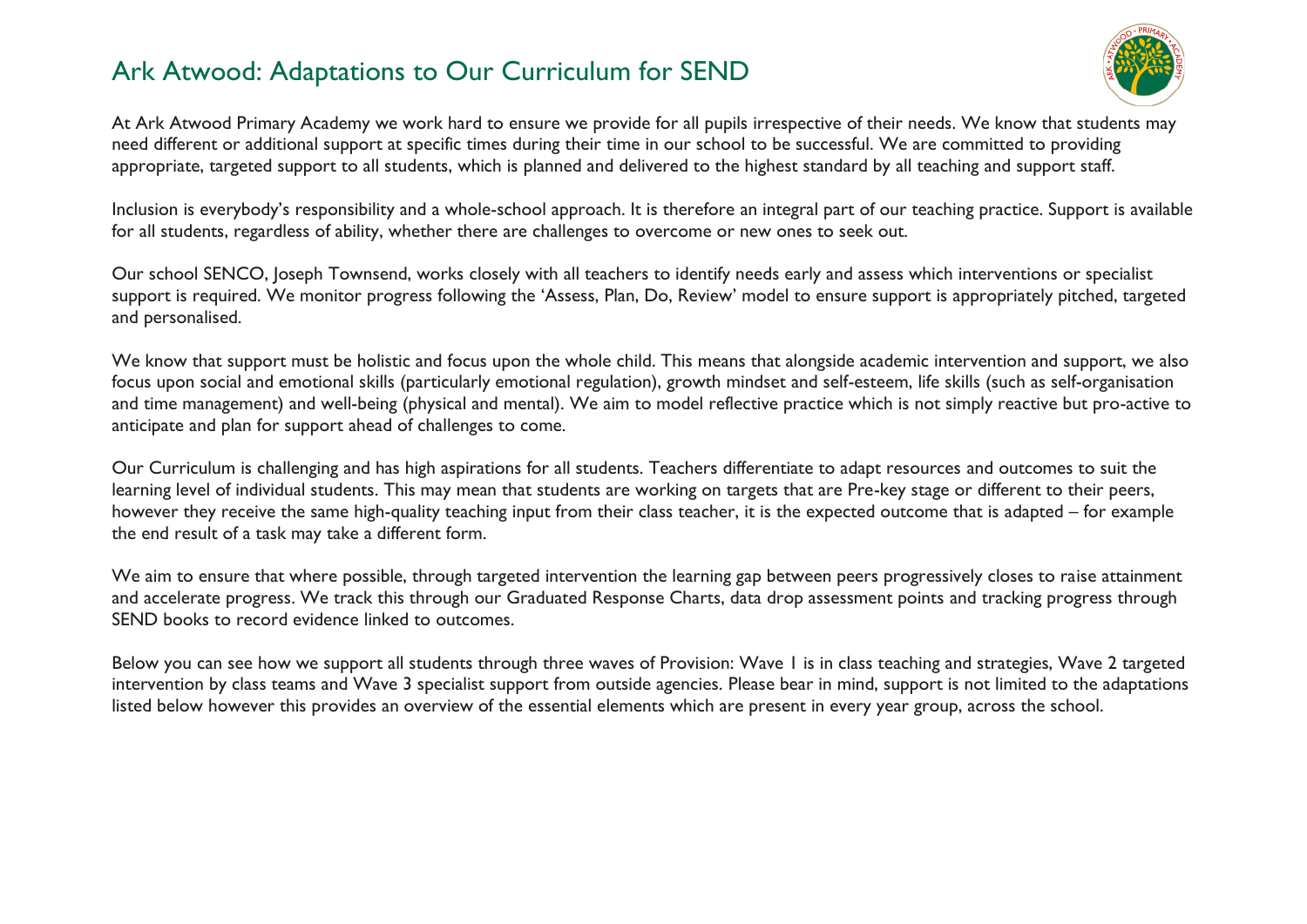

**What is our in class Universal offer to support SEND?** 

|                                                | <b>Universal</b>                                                                                                                                                                                                                                                                                                                                                                                                                                                                                                                                                                                                                                                                                                                                                                                                                                                                                                                                                  |
|------------------------------------------------|-------------------------------------------------------------------------------------------------------------------------------------------------------------------------------------------------------------------------------------------------------------------------------------------------------------------------------------------------------------------------------------------------------------------------------------------------------------------------------------------------------------------------------------------------------------------------------------------------------------------------------------------------------------------------------------------------------------------------------------------------------------------------------------------------------------------------------------------------------------------------------------------------------------------------------------------------------------------|
| <b>Cognition and Learning</b>                  | <b>Graduated Response Charts - document updated half-termly to outline provision</b><br>across the three Waves. Led by SENCo with Class team.<br>Differentiation: targets, outcomes and work adapted to suit need and learning level<br>Environment: adapted to balance lowering over-stimulation and providing visual support<br>Working Walls: support retention and working memory, manage cognitive load<br>Scaffold: tasks designed to break down key steps, sequence and structure response<br>Manipulatives: Concrete, Pictorial, Abstract - utilise physical objects where possible<br>Assessment for Learning: effective circulation, questioning and marking to inform teaching<br>Connecting Steps: software used to set and track targets and progress against Pre-Key Stage<br>Colourful Semantics: embedded in planning to support Literacy and Language<br>RWI Phonics: applied through whole school to support phoneme and grapheme understanding |
| <b>Communication and</b><br><b>Interaction</b> | Timetables: required for all classrooms, used daily, student interaction and engagement<br>Visual supports: wherever possible make learning visual and provide as support<br>Concrete Pictorial Abstract Approach: develop understanding through approach<br>Teacher talk: precise, model accuracy, clarity, key word level pitch, Blank's Questioning<br>Talk Frames: promote peer to peer communication, structure consistent scaffolds to apply<br>TA: deployment through class to re-model, re-iterate key information or instruction, instant<br>feedback, specific targets as planned by class teacher                                                                                                                                                                                                                                                                                                                                                      |
| Social, Emotional, and<br><b>Mental health</b> | Zones of Regulation: emotional literacy and self-regulation strategies<br>MindUp and Brain Breaks: understanding of emotions, exercise control and moderation<br>PSHE Curriculum: support whole class SEMH through HEP framework<br>RWE: Tolerance and understanding, philosophical and ethical focus<br>Positive Reward systems: consistent structure through school to track and reward effectively                                                                                                                                                                                                                                                                                                                                                                                                                                                                                                                                                             |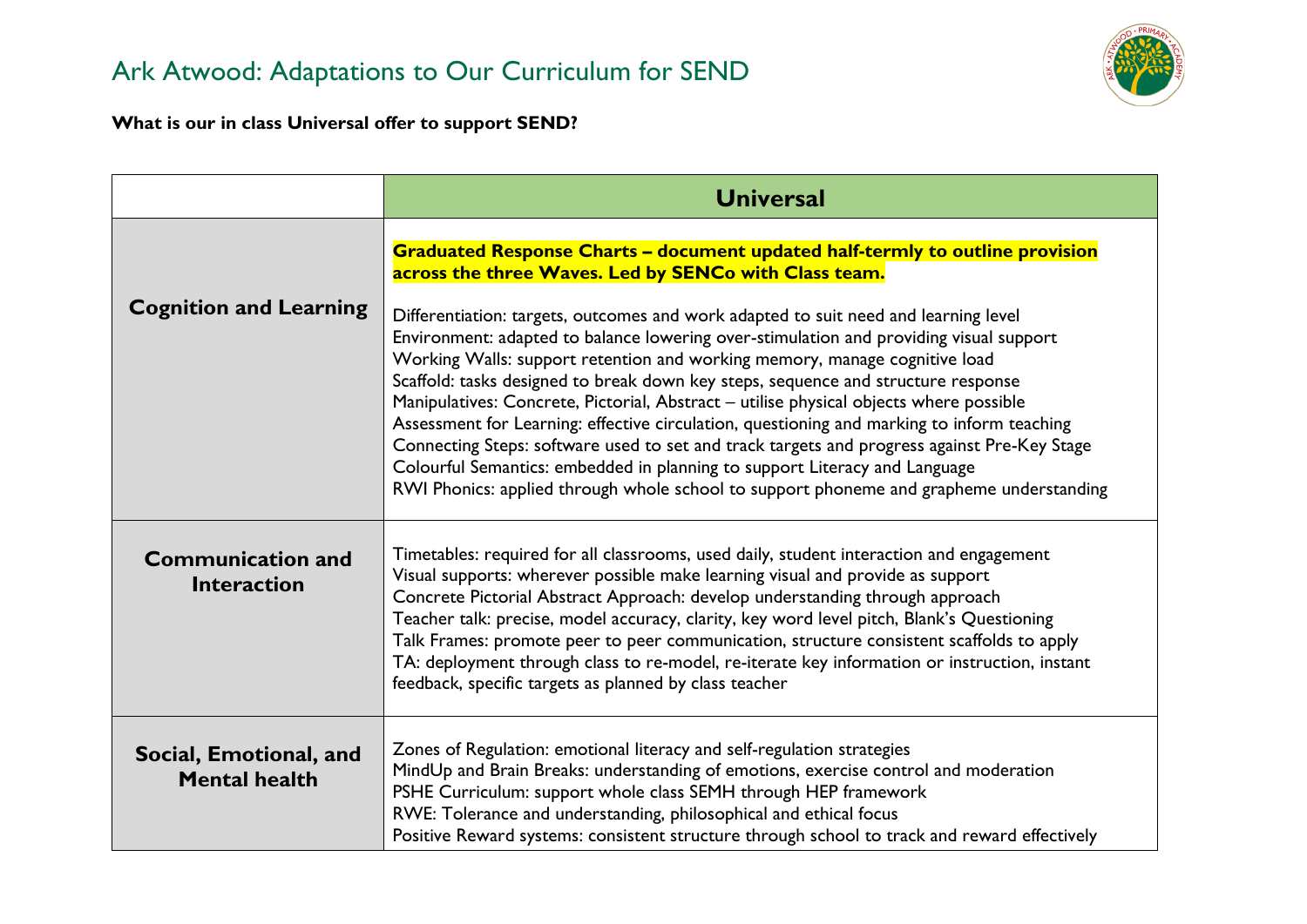

|                                | Growth Mindset approach: challenge, can do, effort and perseverance<br>Social Stories to support understanding and empathy<br>ABC Charts: track triggers and patterns in behaviour<br>Restorative Justice conversation frames: students accept responsibility and reparation               |
|--------------------------------|--------------------------------------------------------------------------------------------------------------------------------------------------------------------------------------------------------------------------------------------------------------------------------------------|
| <b>Physical and/or sensory</b> | Sensory Diet: OT advised activities to support regulation<br>Movement breaks: trampoline<br>Fine Motor skills practice<br>Gross Motor skill practice<br>Fidget toys to focus activity<br>Quiet tables - space to work<br>Zones of Regulation toolkit – options and choice to self-regulate |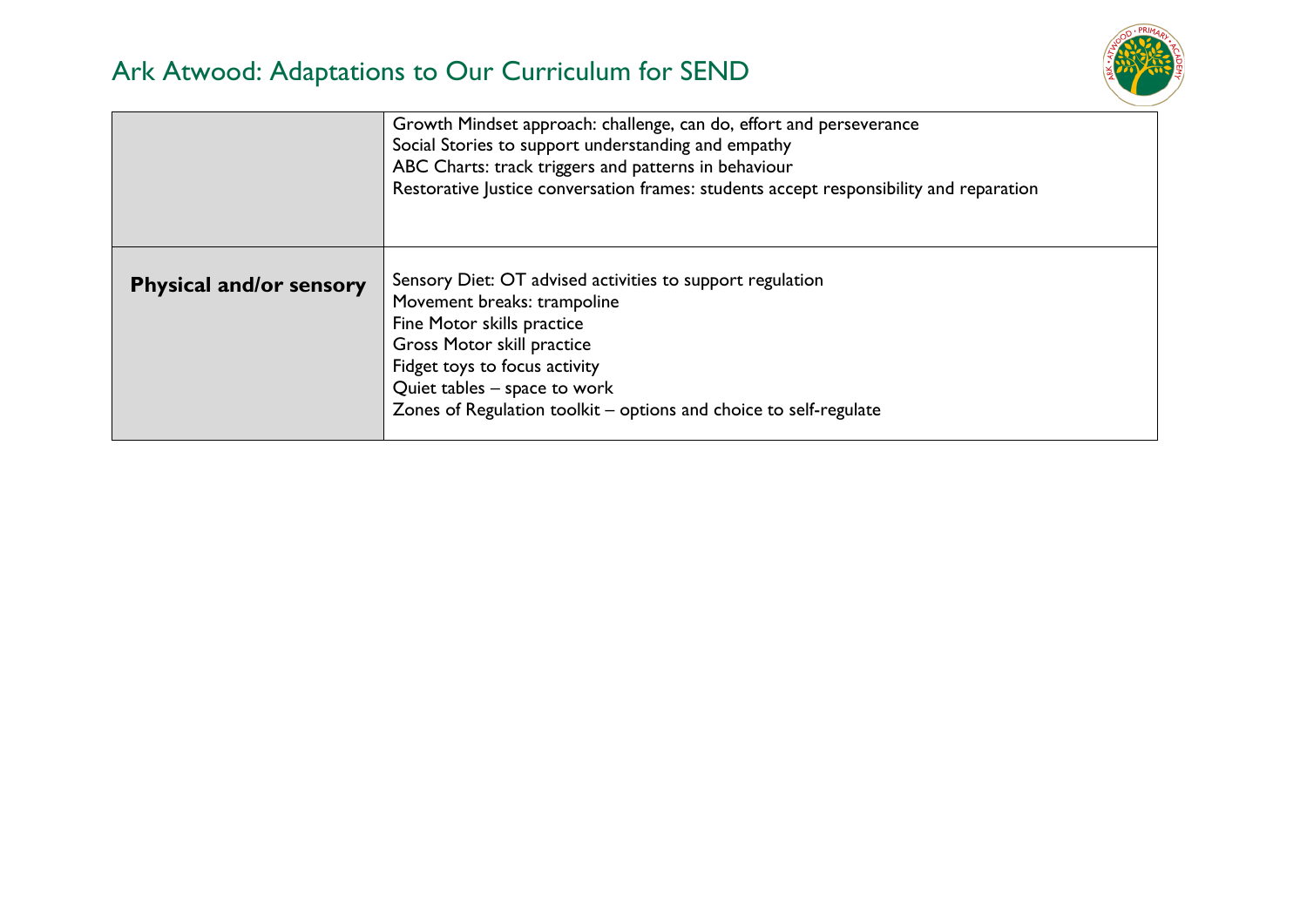

### **What Interventions do we have for Wave 2 Targeted Provision?**

|                                                | <b>Targeted</b>                                                                                                                                                                                                                                                                                                                                                                                                                                                                                                                                                                                                             |
|------------------------------------------------|-----------------------------------------------------------------------------------------------------------------------------------------------------------------------------------------------------------------------------------------------------------------------------------------------------------------------------------------------------------------------------------------------------------------------------------------------------------------------------------------------------------------------------------------------------------------------------------------------------------------------------|
| <b>Cognition and Learning</b>                  | SEND Books: Outcomes and targets tracked through evidence<br>Colourful Semantics: colour coded grammatical construction<br>Maths boosters: core Maths Mastery skills practised in CPA approach with link to KPIs<br>Pre-teaching of vocabulary and core concepts<br>RWI Phonics boosters: phoneme knowledge and recall, blending<br>1:2:1 Paired reading: working on fluency and comprehension<br>Fresh Start - KS2 Phonics programme<br>GL Dyslexia Assessment: delineate literacy difficulties                                                                                                                            |
| <b>Communication and</b><br><b>Interaction</b> | Language for Thinking<br>Lego Therapy "Brick Club": assigned roles in communication and construction<br>Social Stories: with an adult<br>Social Skills: board game play (turn-taking, sharing, rule following, celebrating success of<br>others)<br>Attention for Autism: Attention Bucket – highly motivated listening activity                                                                                                                                                                                                                                                                                            |
| Social, Emotional, and Mental<br>health        | Zones of Regulation – promote emotional literacy and self-regulation strategies<br>Integrated Play Group - scaffolded play with peers to work on positive relationships<br>I can be – programme for students to experience careers and workplace ambitions<br>Growth Mindset – activities with adult to build self-image and set targets<br>MindUp - specific lesson review in small groups with adult<br>5 Ways to Well-being – target one area to work on with peer and adult<br>Book of Success – share between home and School to celebrate achievement and raise self-<br>esteem<br>Draw your emotions $-$ art therapy |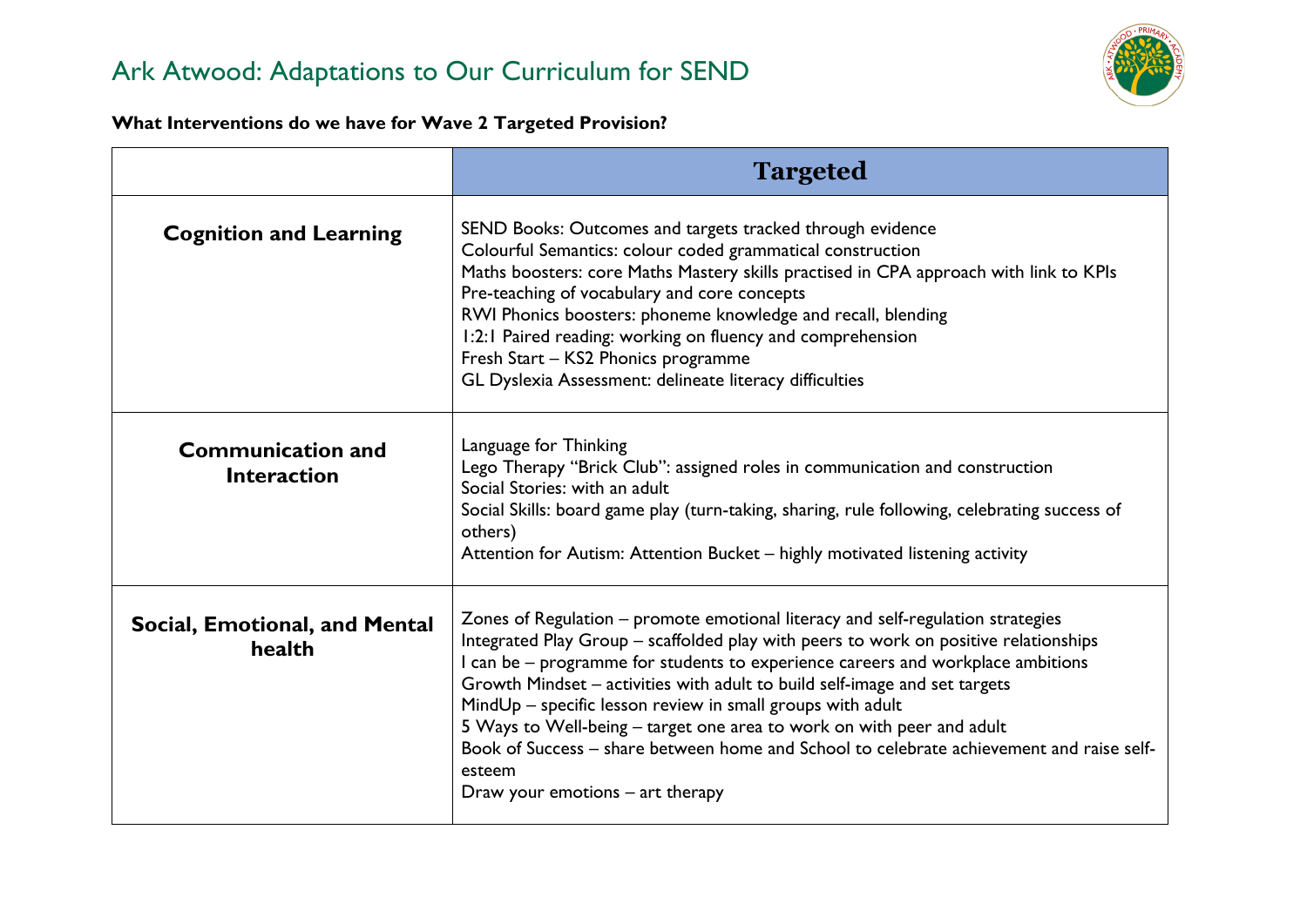

| <b>Physical and/or sensory</b> | Sensory Room: small group use with class adult<br>Sensory Diet: OT suggested activities including proprioception<br>Fine Motor skills: activities based off EYFS curriculum and planning<br>Gross Motor skills: OT input, PE Challenge Cards |
|--------------------------------|----------------------------------------------------------------------------------------------------------------------------------------------------------------------------------------------------------------------------------------------|
|--------------------------------|----------------------------------------------------------------------------------------------------------------------------------------------------------------------------------------------------------------------------------------------|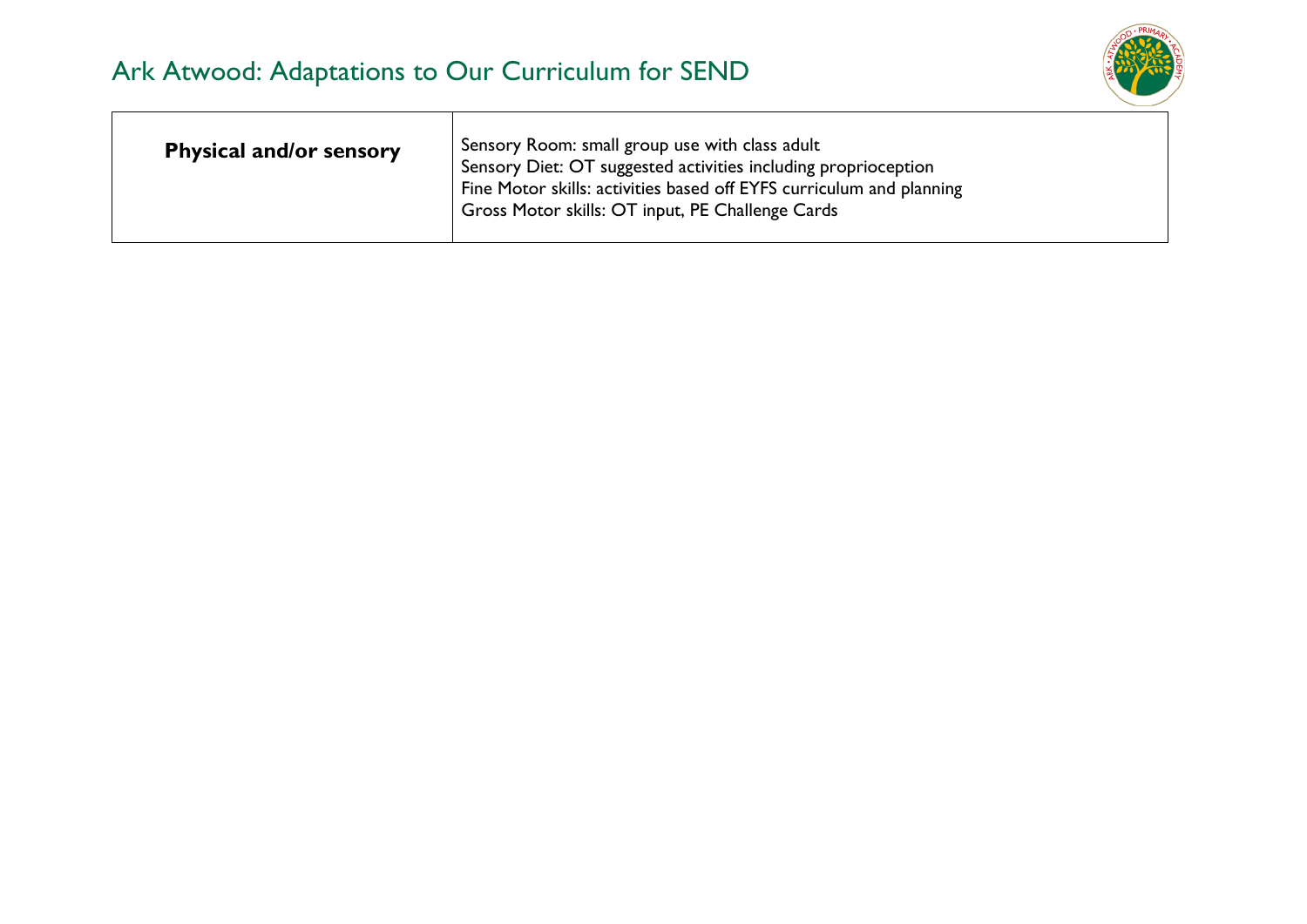

**Who are the Specialists we can refer to for further involvement?** 

|                                                | <b>Specialist</b>                                                                                                                                                                                                                                                                                             |
|------------------------------------------------|---------------------------------------------------------------------------------------------------------------------------------------------------------------------------------------------------------------------------------------------------------------------------------------------------------------|
| <b>Cognition and Learning</b>                  | Child Development Centre at Woodfield Rd - refers can be made for paediatric assessment and<br>Autism assessment<br>Educational Psychologist - Louisa Reynolds - 12 sessions per academic year                                                                                                                |
| <b>Communication and</b><br><b>Interaction</b> | Speech and Language Therapy – there are two offers<br>NHS SaLT therapy for students who have SaLT as part of EHCP - Isabella Yanes (Wednesday)<br>Unlocking Language for those without EHCP - Meera Mehta (fortnightly Fridays)<br>Autism Outreach - Jenny Reeve-Williams                                     |
| Social, Emotional<br>and Mental health         | Mental Health Practitioner through Mind - Christina Morgan<br>School Counsellor through Fegans - parental consent required<br>CAMHs (higher level mental health) - refer through Child Development service at Woodfield Rd<br>SEMH Behaviour Intervention Team Primary - referral for involvement can be made |
| <b>Physical and/or sensory</b>                 | Occupational Therapy - Sherilyn Sibanda<br>Sensory Diet - document being constructed in conjunction with OT<br>Specific Medical OT input for students with SEND<br>Some Private OT input as specified in EHCP                                                                                                 |